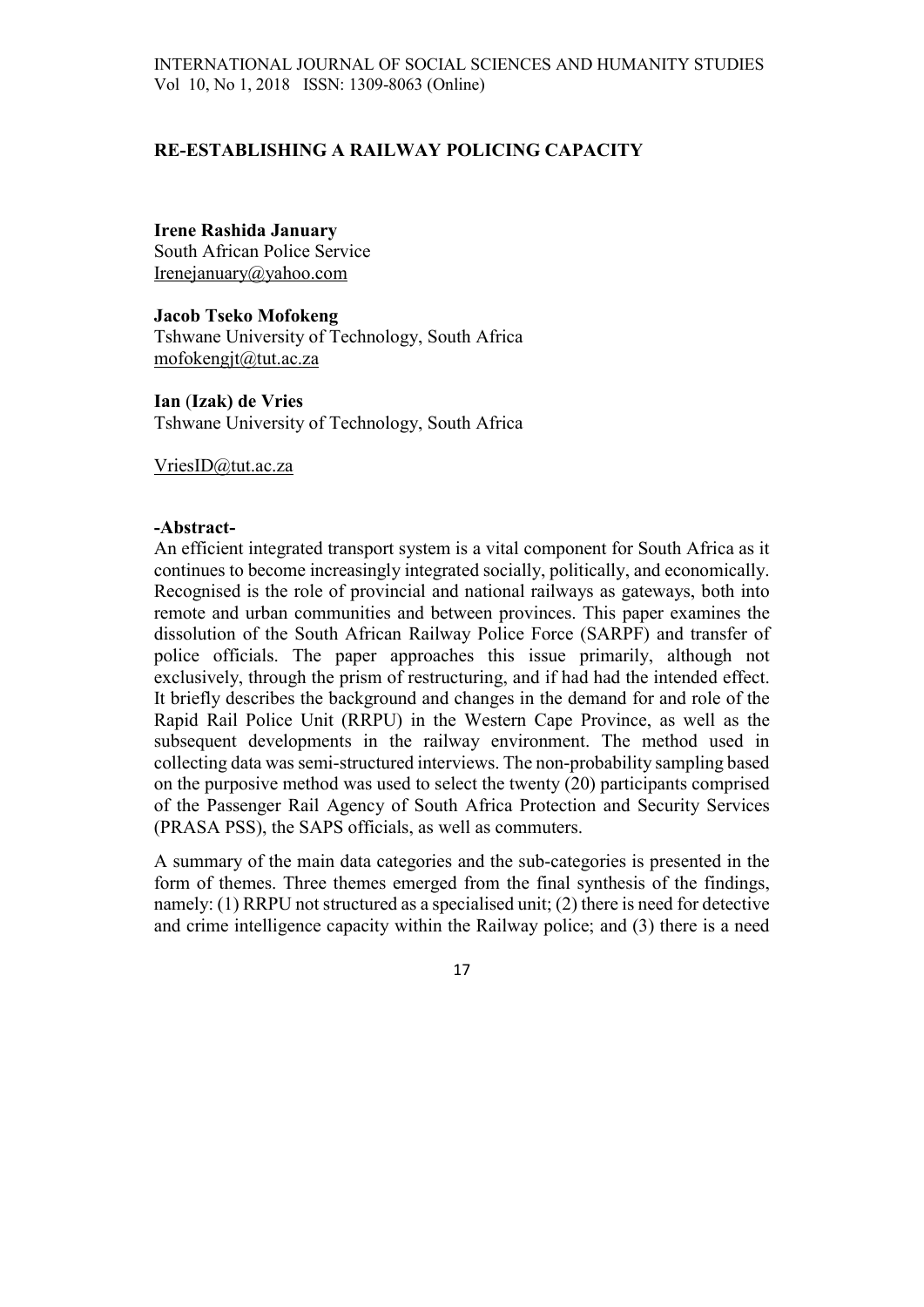for structuring of a detective and crime intelligence capacity. Amongst other aspects, a fundamental change in the way the Railway Police functions needed a paradigm shift, as well as, extraordinarily effective management and operating from a basis of knowledge of what works and what does not within the railway environment. It was concluded that there is a need for a detective and crime intelligence capacity to guide future strategic decisions by the South African Police Service (SAPS) Top Management regarding policing railway environment.

Key Words: Crime, Railway Police, Victimisation

# JEL Classification: K42

# 1. INTRODUCTION

Metrorail is one of the three divisions of the Passenger Rail Agency of South Africa (PRASA), the state-owned enterprise which is responsible for most passenger rail services in South Africa. It is also one of the most troublesome forms of public transport. Though thousands of commuters use the Metrorail trains across six of the country's large cities to go about their daily business, many of them have endless complaints about the trains and the service. In Cape Town there are 172 stations and 1,167 of the yellow, silver and black carriages, familiar to commuters (Gontsana, 2013:np). Personal safety and security are essential criteria for measuring the quality of public transport, and research has consistently demonstrated that crime and fear of crime affect levels of patronage (Cozens & van der Linde, 2015:73-92). The public's experience of the public transport environment is often transient and temporary in nature, a setting that is given negligible consideration and taken for granted, except as a means to an end (Uzzell & Brown, 2007:2). Research indicates that, rail commuters consistently perceive their risks from crime to be significantly higher than official statistics suggest, discouraging many from using rail transport (Acuña-Rivera, Uzzell & Brown, 2011, 2014; Cozens, Neale, Whitaker & Hillier, 2003; Cozens & van der Linde, 2015).

# 2. BACKGROUND

The South African Railway and Harbours Police Force (SAR & HPF), which was commonly referred to as the South African Railway Police (SARP) was a dedicated, highly trained specialised force in the railway environment with the necessary resources and specialities to adequately prevent crime in the railway environment. Owing to a political decision, it was during 1986 that the government decided to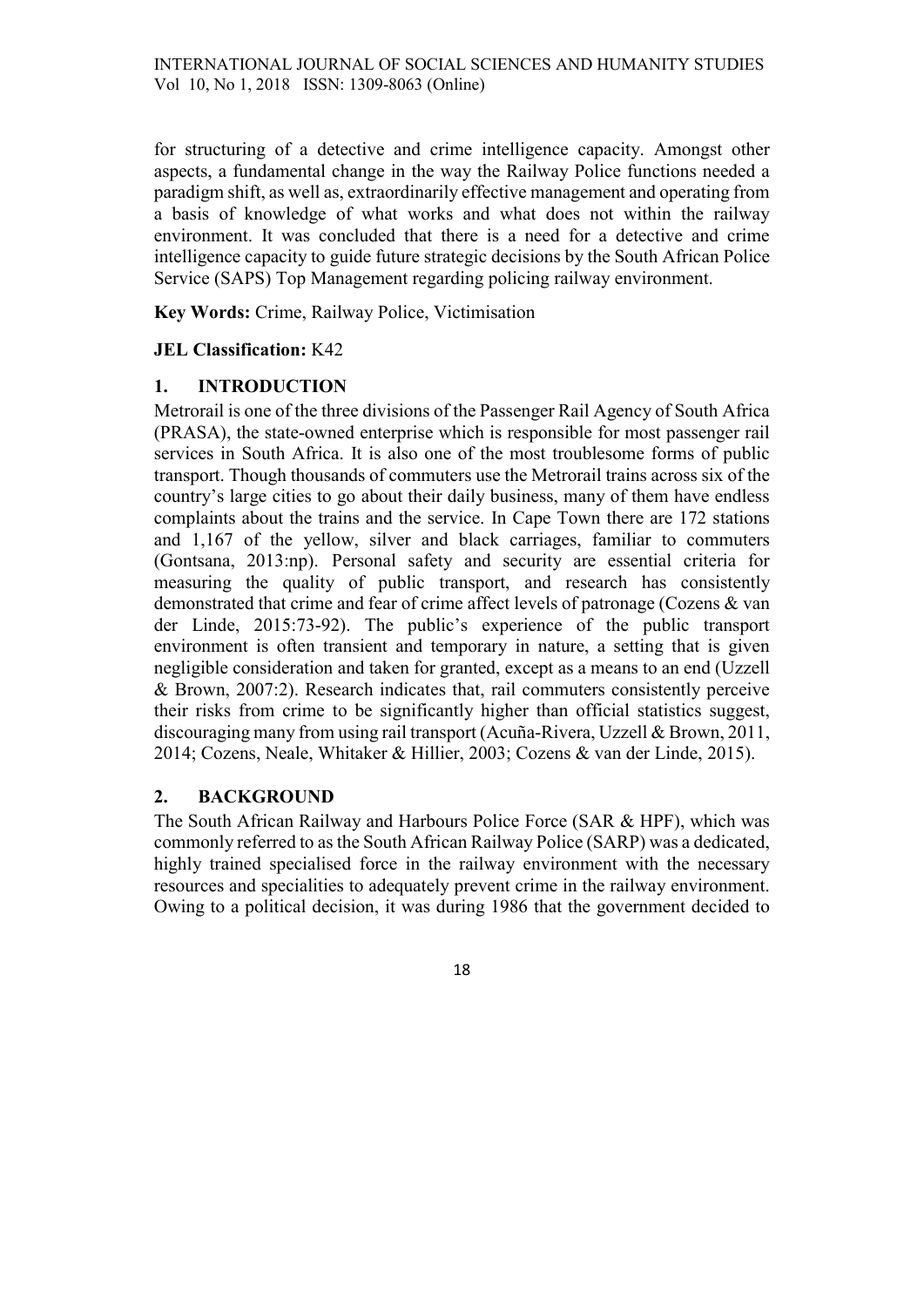dissolve the force and transfer its resources to the South African Police (SAP) and later the South African Police Service (SAPS).

The purpose for the dissolution and transfer of the resources was to employ the resources in aid of the broader responsibility of the SAP and to avert the political onslaught in the country (Bezuidenhout, 2009:27-28). After the Railway Police was dissolved, the environment was left to be policed by under-resourced Mobile Police Units and not properly trained security officials with limited powers to safeguard the property of the Rail Company and its commuters. Owing to the decrease of policing and police visibility in the environment, crime in the environment rose to unacceptable levels. When the seriousness of the situation was brought to the attention of Parliament, the relevant parliamentary committee ordered the police to re-establish or reorganise a dedicated policing capacity in the rail environment to attend to the crime situation which affected the business of the Rail Company and the safety of the commuters (Bezuidenhout, 2009; Maluleke, 2010).

### 3. PROBLEM STATEMENT

The Western Cape's Metrorail is a South African public transport system: underdeveloped yet crucial to the economy, at the mercy of thieves, and unfamiliar to a wealthy minority while a crucial part of life to many. However, the prevalence of crime in the railway environment has had a negative impact not only on national economic growth, investor confidence and tourism, but also on the safety and security of its citizens and residents (Gxuluwe, 2016:2). Four types of crime on public transport at the micro-level within South African railway environment have been identified: incivilities and crimes against passengers, attacks on staff, fare evasion and vandalism. O'Regan (2004) as cited by Maluleke (2010:4-5) highlights that many South African rail commuters who use the rail system as part of their daily public transport are exposed to various frightening criminal activities, such as mugging, rape, robbery, murder and arson. These crimes can be largely attributed to the inadequate safety and security provisions. Before the re-establishment of a dedicated Railway Police in the Western Cape, the crime prevention units deployed in the railway environment could not address the crime problem because of among others, the officials of the units saw crime prevention as a function which only required their physical presence on the trains and rail sections. Despite the establishment of the RRPU, crime is still prevalent and the fear of victimisation is still in existence and has been shown to affect commuters' desire to use the railway system.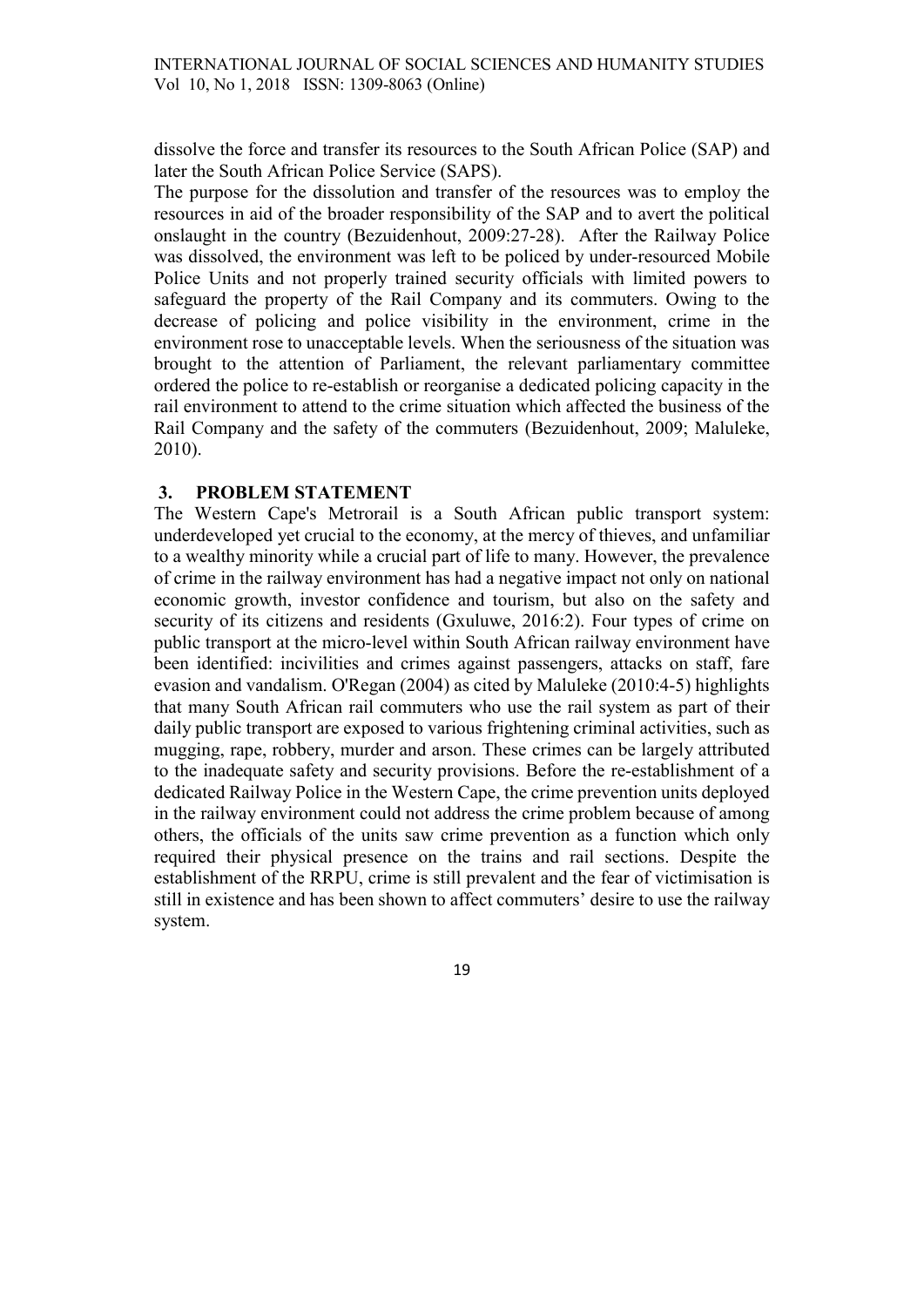# 4. RESEARCH METHODS AND PROCEDURES

### 4.1 Nature of research

For the purpose of this paper, the research was conducted within the qualitative design approach. The qualitative research paradigm was used to represent the generic research approach in social research according to which research takes as its departure point the insider's perspective on social accomplishment. The primary purpose of using this approach was to describe and understand rather than to explain human behaviour. The authors of this paper have also, followed to a broad methodological approach to the study of social action. This approach shares a certain set of principles or a common logic (Babbie & Mouton, 2008:270) as outlined below.

## 4.2 Sampling, sample size and selection

The research population for the RRPU in the Western Cape Province, up to the period, March 2013, consisted of 455 officials. The officials of the unit were deployed at four unit points, namely, Cape Town, Philippi, Bellville, Retreat and the unit also has a Provincial Command Office in Cape Town (SAPS Annual Report, 2005-2006, 2006:104). The non-probability sampling based on the purposive method was used to select the twenty (20) participants comprised of the Passenger Rail Agency of South Africa Protection and Security Services (PRASA PSS), the SAPS officials, as well as commuters. Samples for qualitative studies are generally much smaller than those used in quantitative studies. Morse (2000); Ritchie, Lewis and Elam (2003); Bowen (2008) and Guest (2006) provide reasons for this.

There is a point of diminishing return to a qualitative sample, as the study goes on more data does not necessarily lead to more information. This is because one occurrence of a piece of data, or a code, is all that is necessary to ensure that it becomes part of the analysis framework. Frequencies and analyses are rarely important in qualitative research, as one occurrence of the data is potentially as useful as many in understanding the process behind a topic (Potgieter, Weise, Wachter, Wiesel & Stratford, 2017:1-5). This is because qualitative research is concerned with meaning and not making generalised hypothesis statements (Bowen, 2008; DiCicco-Bloom & Crabtree, 2006; Guest, 2006; Morse, 2000; Ritchie et al., 2003; Wray, Markovic & Manderson, 2007). Initially, for the purpose of this paper, the interviews were planned with additional 10 participants, but no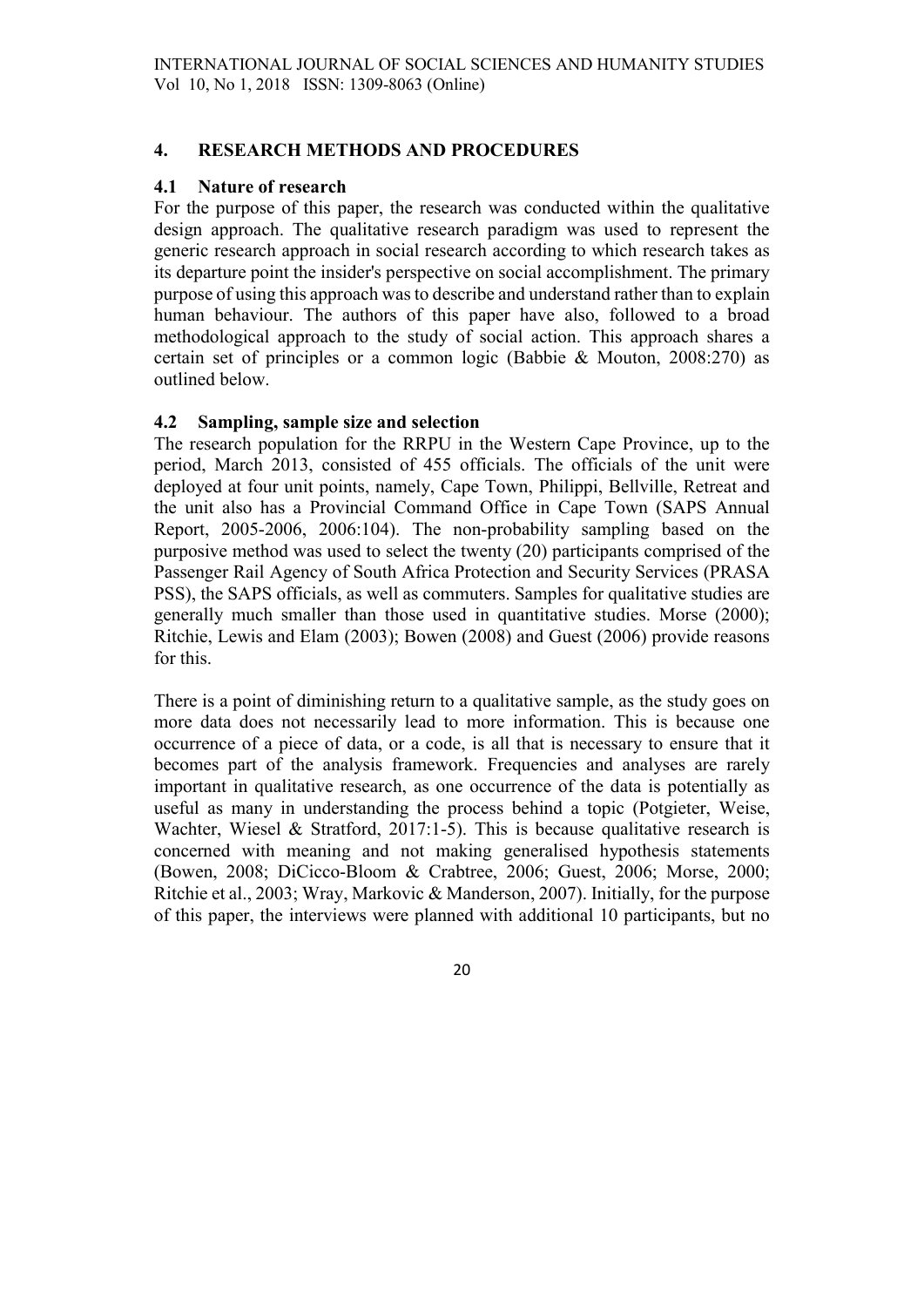more new information or themes emerged from the data hence only 20 participants were interviewed (O'Reilly & Parker, 2012: 190-197).

### 4.3 Data collection

The method used in collecting data was semi-structured interviews. As part of the different types of research interviews, this research methods utilised open-ended questions thereby allowing for open-ended answers as well with the emphasis on the elaboration of the points of interest by the interviewee (Denscombe, 2007:175). The questions in the semi-structured interview schedule were derived from extensive reading of the literature which generated specific topics of interest to the research project so as to find a solution to the research question. Basically, this data collection tool allows for an in-depth provision of information especially that which relates to the individual's opinions, feelings, emotions and experiences (Holliday, 2007; Morse & Richards, 2002).

## 4.4 Procedure in the data collection

The twenty (20) selected research participants were contacted through telephone calls and e-mail. The participants were given some advance notice of the areas to be discussed during the interview, but not specific questions. With this approach, it was envisaged that it was going to allow the participants to reflect and not to be caught off-guard during the interview session. Before the commencement of the interview, the interviewees were reminded of the purpose of the study again and of the time involved. Any other issues such as definitions were clarified at the outset (Homan, 1991: 140-150).

## 4.5 Data analysis

Once the data was collected from the sample, it was put through a process of transcription, coding and analysis (Barbour, 2007; Flick, 2007, 2014; Miles, Huberman, Michael & Saldaña, 2014). Though in qualitative analysis there are no set rules as eluded by Barbour, in this research study, the information from the interviews was transcribed and sorted into categories (Blaxter, Hughes, & Tight, 2006). Informed by authors such as Cohen, Manion and Morrison (2007, 2011), the authors of this paper selectively analysed aspects of the human actions and events that illustrated recurring themes from the interviews. The authors attempted to go beyond descriptive analysis and add a theoretical dimension. The interviews were transcribed and concepts were coded. The concepts were categorised into higher order concepts and then, through Axial (or theoretical) coding, connections were discovered between the thematic concepts. Data were interpreted from a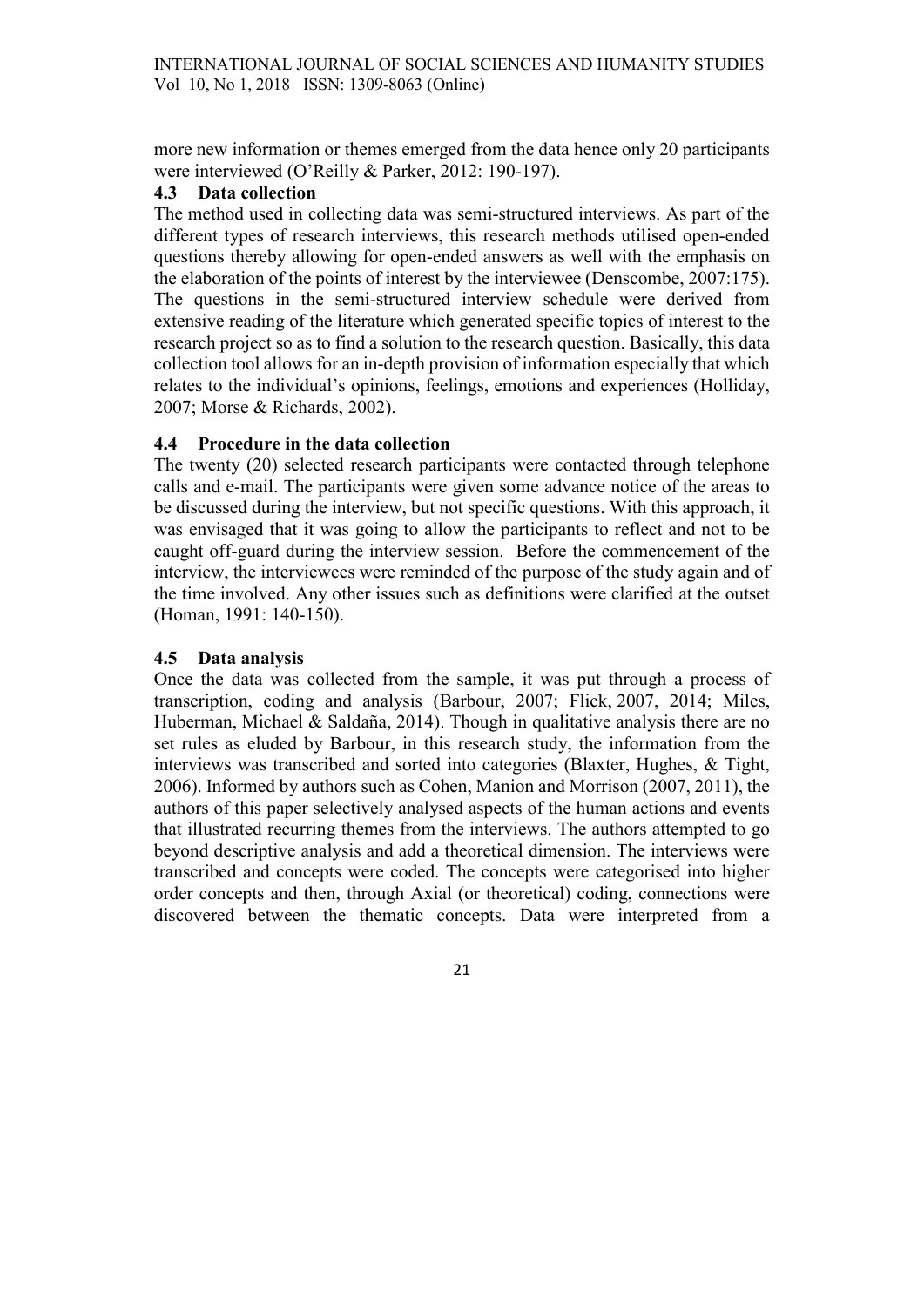constructivist framework. The participants were encouraged to participate in the data interpretation, and to check that data interpretation were accurate and in accordance with their experiences.

The data analysis unfolded as a continuous process, starting from the initial meeting with the educator as a potential participant. Other potential participants were eliminated from the research due to the lack of depth of their experience compared to that of the chosen participant, as was revealed during the informal conversations authors had leading up to the start of the research process. All interviews were transcribed and then studied several times in conjunction with the corresponding non-verbal clues given by the participants. Field notes provided further guidance during the data-analysis process, supporting the process of dividing the data into identifiable themes. During the process, the results were verified continuously by means of audio and visual recordings of the interviews, which proved very helpful as a means of ensuring data quality. This also provided the opportunity to follow a process by which the different themes could be compared and relations between the different themes could be studied, so as to become aware of patterns that could be categorised. In this way, the data could be synthesised in new ways, to make interpretation substantive within the unique research context.

Three processes were followed to ensure effective data control. First, the participants verified the data results to prevent misinterpretation of meaning or misrepresentation of the content or context of the collected data. Second, data results were compared with existing literature, to identify similarities or discrepancies that might call for further verification, including the possibility of further research in future. Last, data verification took place by following a process whereby data results were monitored by a leading supervisor, the first author in this article. Two of the three authors are highly experienced in qualitative research methodology, while the first, who conducted the interviews, was less experienced. The broad questions asked in the interviews were as follows:

- Tell me about your experience of Railway Police in the Western Cape?
- What can be done to improve the challenges constraining the functioning of the Railway Police in the Western Cape?

The interviews lasted between 30 and 45 minutes each and were audio-taped, then transcribed for data analysis. All the participants were interviewed once and each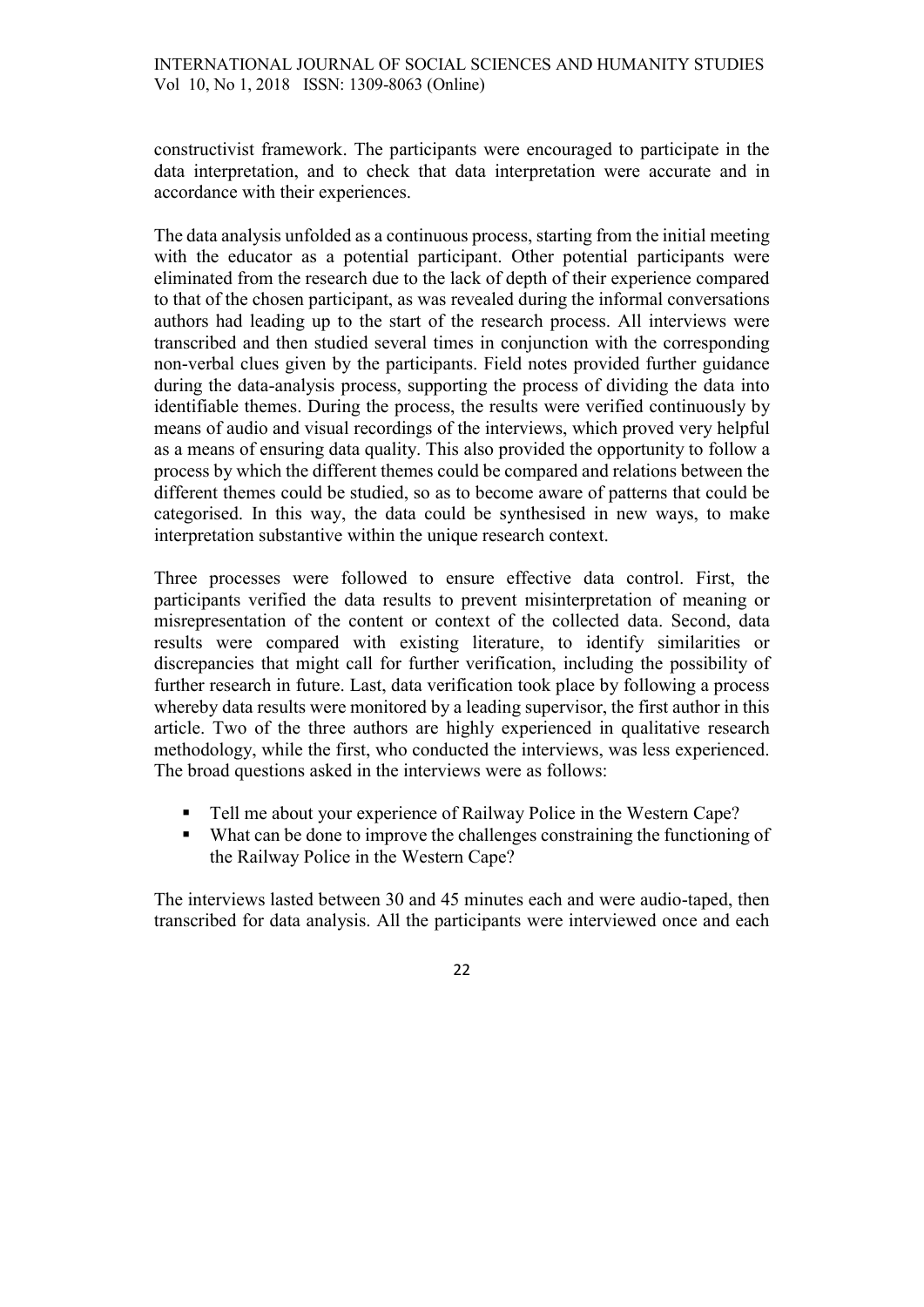interview continued until all questions, including probing questions, were asked and answered. A summary of the main data categories and the sub-categories is presented in the form of themes. Three themes emerged from the final synthesis of the findings, namely: (1) RRPU not structured as a specialised unit; (2) there is need for detective and crime intelligence capacity within the Railway Police; and (3) there is a need for structuring of a detective and crime intelligence capacity. The content was further analysed and used in the writing up of the summary. However, expressions such as 'yah', 'ehm', 'mmmh','ahm' and repeated words were removed in writing the research findings. The last step in the data analysis process was verifying the data such as re-checking of the interviews, transcripts and the codes. The idea, Denscombe (2007) argues, is to ensure credibility, validity, reliability and objectivity.

# 5. EMERGING THEMES AND DISCUSSIONS

## 5.1 Emerging theme 1: Rapid Rail Police Unit not structured as a specialised unit

When asked if the RRPU was structured as a specialised unit, it emerged from the findings that the majority of the participants concurred that the SARPF was a fullyfledged specialised police force in the railway environment. Therefore, the reestablishment of the RRPU was also expected to be same like its predecessor. Functional or RRPU was expected to comprise of specialised units that report to a single authority, usually the Provincial Command. The Provincial Command clusters those with similar knowledge in the same place. Taking the abovementioned into consideration, the research question for the purpose of this paper is whether the Western Cape RRPU has been structured as a specialised uniformed unit as the former SARPF or is just an ordinary crime prevention unit in the railway environment.

This implies that if a unit is classified as a specialised unit in the SAPS, it should have been declared as such, its functions clearly outlined and it should have a specialised training curriculum. The SAPS Training Manual for Basic and Specialised Training Overview (SAPS Basic Training Overview, 2016) lists the Uniformed Specialised Units in the SAPS with their specific mandates, recruitment process and training curriculum. The units on the list of specialised units are, Basic Police Development, the Public Order Police (POP), K9 Dog Handlers, Tactical Response Teams (TRT), National Intervention Unit and the Special Task Force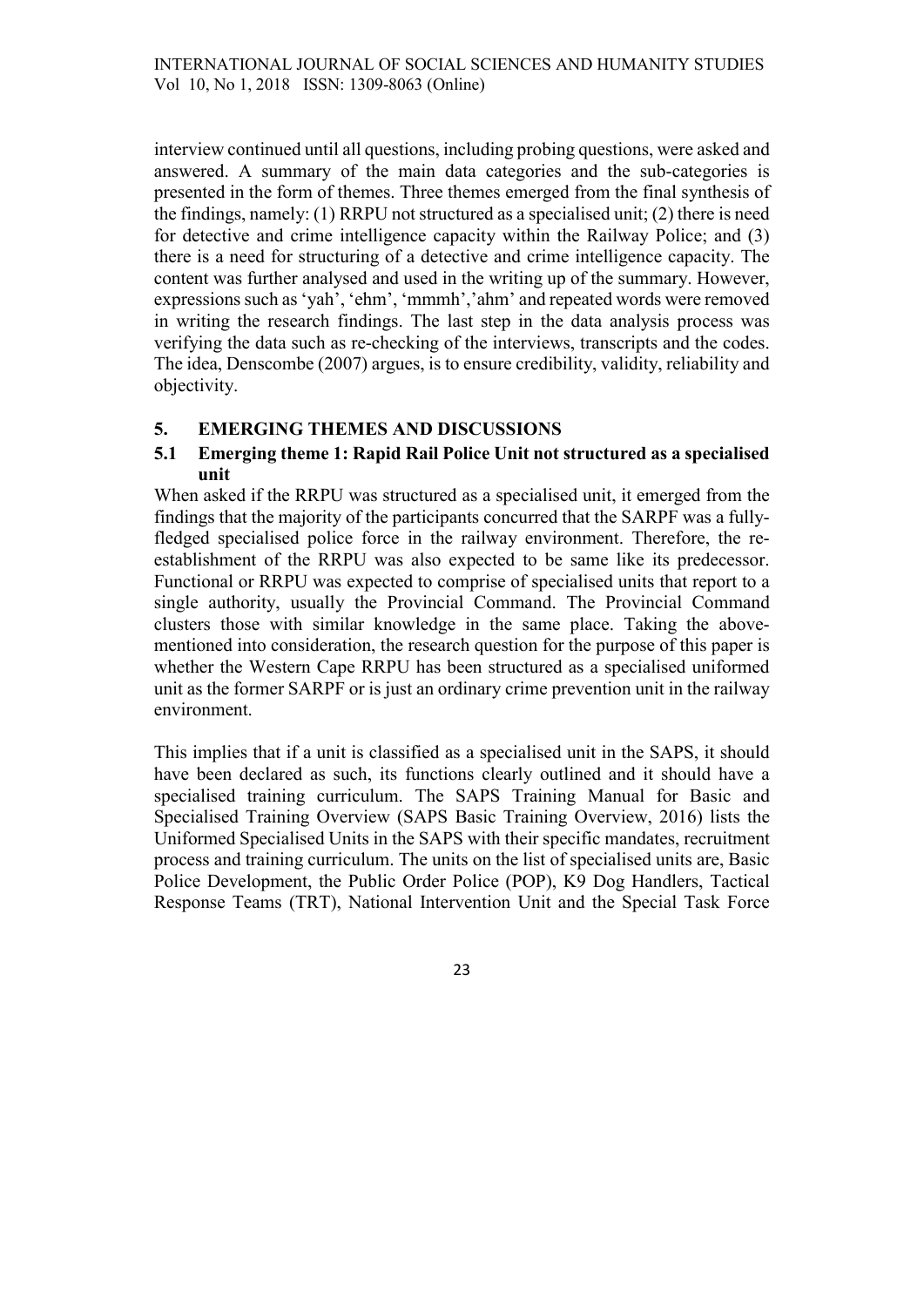INTERNATIONAL JOURNAL OF SOCIAL SCIENCES AND HUMANITY STUDIES Vol 10, No 1, 2018 ISSN: 1309-8063 (Online)

(STF). The RRPU has not been listed as a specialized uniformed unit in the mentioned Training Manual.

One participant who was a commander RRPU in the Western Cape during 2004 said:

"The RRPU in the Western Cape, as it currently is, is not a specialised unit as it does not comply with the requirements of being classified as a specialised unit…When the unit was established as a pilot project in the Western Cape Province during 2004, plans were in place to craft a specialised mandate and training curriculum, develop a Detective and Crime Intelligence Capacity, a Dog Unit and Crowd Management Capacity, a Community Service Centre (CSC) on identified train stations and a train carriage with facilities for the police on the trains was also part of the plan…These plans did not materialise during the time when I was the commander of the unit and I am also aware that these were never implemented" (Participant 1).

During a presentation to the Standing Committee on Community Safety: Western Cape, Brigadier Jaco Bothma, the Acting Commander of the RRPU, a member of the Committee indicated that she was under the impression that the RRPU was a specialized unit, and was surprised that it did not operate as a specialised unit. The member of the Committee recommended that, in order for the RRPU in the province to properly execute its mandate, the unit should function as a proper specialised unit with all the capabilities and be properly resourced to police the SA rail environment (Cape Argus, 2016, May 12:1). According to Bezuidenhout (2009:25-26), Mr. Bart Grové, said "The Transport Service was proud of this small but versatile and formidable force which through specialisation on many terrains in the environment kept in step with the requirements of the time … beyond challenge was confirmed." One participant confirmed the assertion made by Grove as cited in Bezuidenhout and said:

"As a specialised force, the former SARPF had patrol officers for the trains, platforms and other railway premises. It had its own crime investigating unit, a dog unit for crowd management, a detective capacity and a security branch to obtain pro-active information on planned sabotages of the Railway system in the country and a Mobile Train Unit" (Participant 13).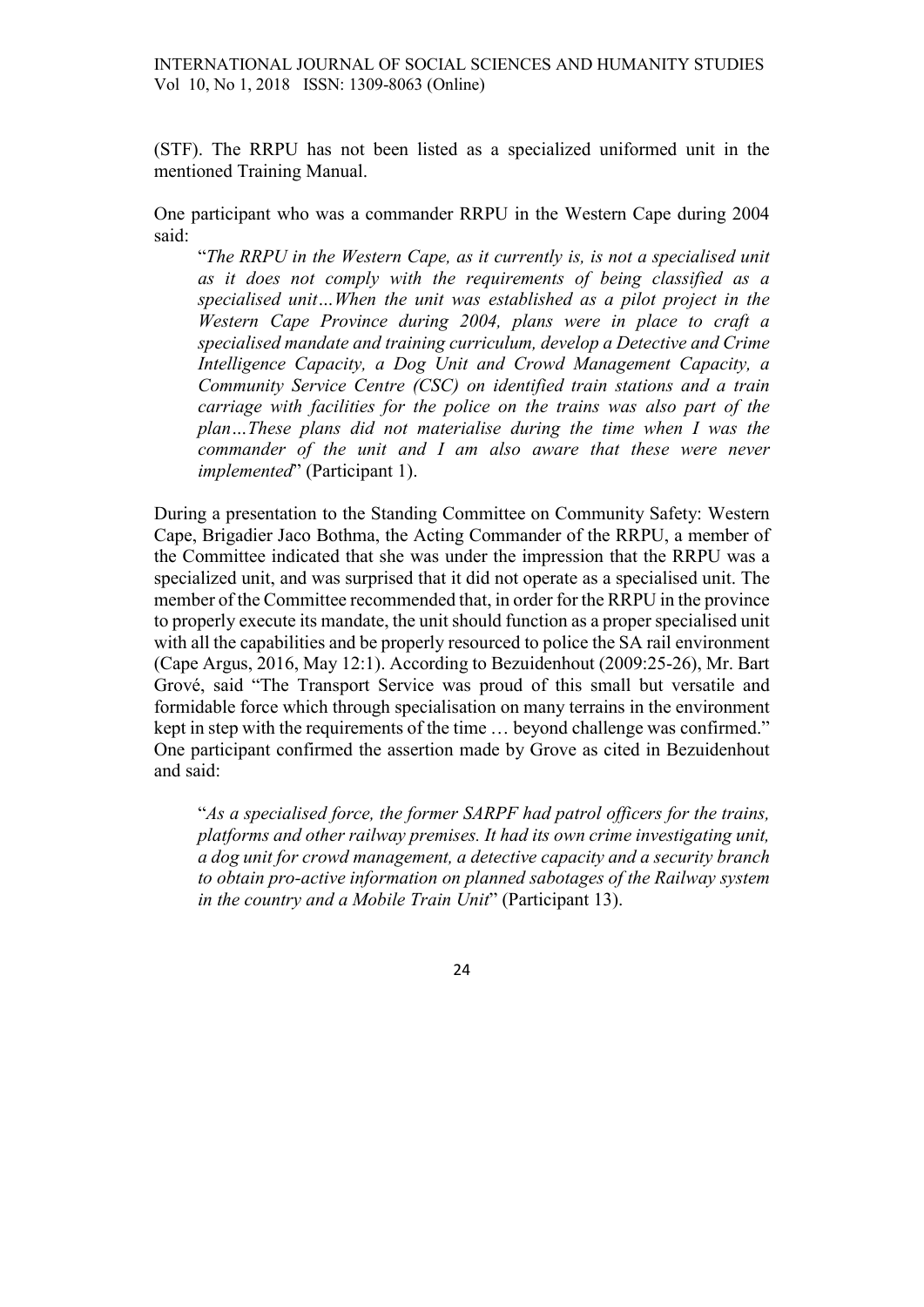The goal of specialisation is to put all the human and informational resources necessary for a single activity in one place. This maximizes performance by facilitating 'sharing of valuable expertise by the organisation toward offering optimal and efficient service to the public. Therefore, as it was in the case of the dissolved RRPU, the participants were of the view that an expectation was created by the SAPS Top Management, to re-establish the RRPU in the province as a specialised unit in order the Railway Police to reach its greatest potential and prevents over-utilisation of limited resources. The findings, therefore, indicated that the RRPU in the Western Cape Province, in its operations did not operate as a specialised unit. If the Railway Police had properly crafted performance management system that promoted the visibility of individual skills as a specialised unit, functional structure would have made it easier for officials to coach others and improved the performance of the Railway Police.

# 5.2 Emerging theme 2: The need for detective and crime intelligence capacity

When asked which strategic resources needed to maximise the performance of the Railway Police in the Western Cape, it emerged from the findings that the majority of the participants were of the view that the detective and crime intelligence capacity are valuable and desired resources within the RRPU. There was a consensus among the participants that finding a better balance between these two functions can improve resource utilisation. It can also contribute to concerns of efficient service and inadequate capacity within the railway environment by providing a transitional service to a sub-population of vulnerable sections such as the women and children, disabled persons as well as the elderly that cannot be effectively cared for elsewhere. One participant emphasised this point and said:

"Despite the fact that the RRPU in the province is not a specialised unit in the railway environment, the unit urgently need a detective and crime intelligence capacity to enhance its effectiveness" (Participant 9).

This sentiment was also shared by the majority of the participants who took part in this research. Brigadier Jaco Bothma, the Acting Commander of the RRPU, during a briefing of the Western Cape Standing Committee on Community Safety said that they don't have our own intelligence and investigative capacity, as the unit utilises the capacities at provincial level. According to Bezuidenhout (2009:57), crime can be prevented through visible policing, detective services and crime intelligence service. The following are the contributions of detectives and intelligence capacity to the prevention of crime:-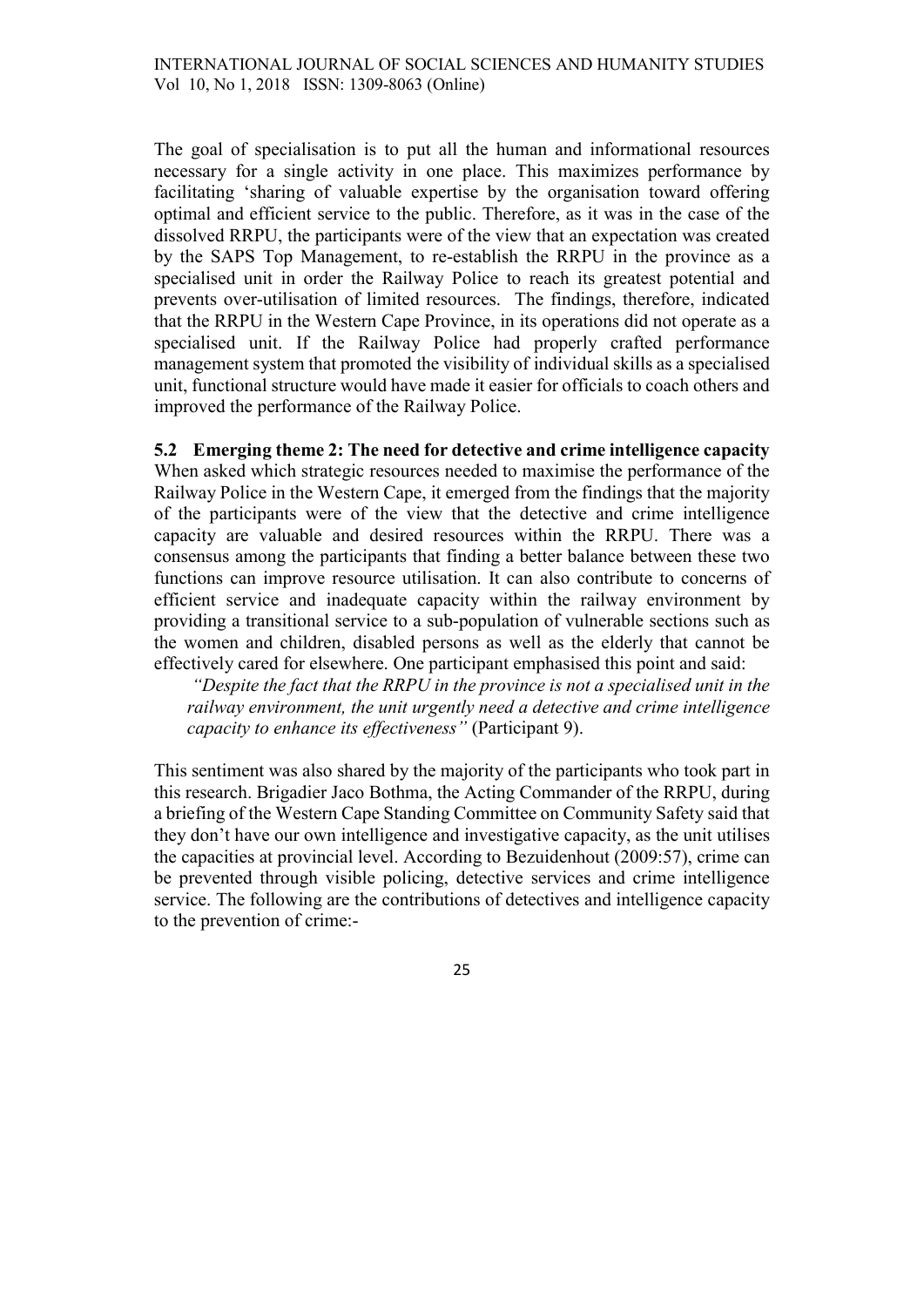- Detective Service: Contribute to the successful prosecution of crime by investigating and gathering all the related evidence in criminal cases.
- Crime Intelligence: Contribute to the neutralising of crime by gathering, collating and analysing intelligence information, which will lead to an actionable policing activity. To provide crime intelligence information to operations with a view of detecting crimes against persons, institutions and their property, and crimes being planned against the State, crimes aimed at disrupting the public order and crimes aimed at destabilising democracy.

The above sentiment was also re-iterated by the two participants who said:

"The RRPU must have its own investigation- and crime intelligence capacity because when the unit was establish as a pilot project during 2014, it was structured to have its own crime intelligence and investigation capacity. The fact that the RRPU functions in a specific environment which needs specific specialties, it should have its own specialized investigation unit" (Participant 18).

"The former South African Railway Police had their own Crime intelligence and investigation units who obtained information on crime in the environment and investigated the cases in the environment and when the investigation is completed or suspects are arrested, they would register the case with the SAP and hand the suspect and the case to the SAP" (Participant 20).

## 5.3 Emerging theme 3: The need for structuring of a detective and crime intelligence capacity

When asked what factors hindered the performance of the Railway Police in the Western Cape, it emerged that the majority of participants were of the view that the criminal cases in the Railway Police environment were not properly investigated by the detectives of the neighbouring stations, and no serious attention was provided to the cases from the railway environment. One participant highlighted this and said:

"The unit should have its own crime detection and investigation capacity...We are running commuter trains to generate income and sharing some of the rail tracts with Transnet. We cannot wait for long periods on a crime scene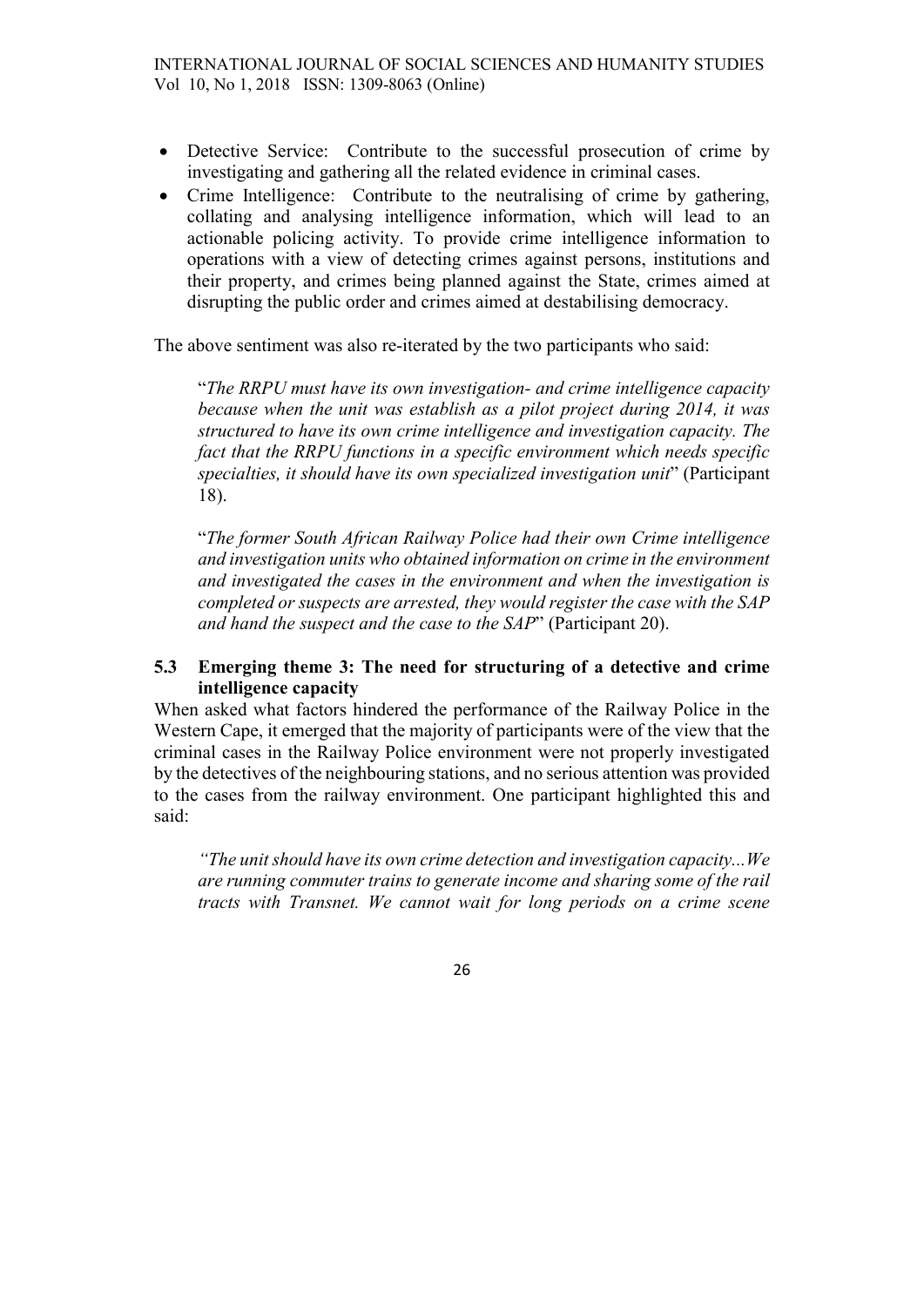waiting for detectives to come from somewhere when the trains are queuing behind the accidents scene" (Participant 6).

Conflicting responses were also observed based on the following responses:

"We need our own crime detection team because the crimes emanating from the environment are not properly investigated by the investigators of the neighbouring stations, because they are not familiar with crime in the railway environment. Not having knowledge of the determinations of the Legal Succession Act, they investigate a case of common Malicious Damage to Property when a train and coaches have been intentionally damaged by fire" (Participant 9).

"The RRPU does not need an investigation capacity. There should just be closer cooperation with the detective units at the neighbouring police stations and the unit must only appoint a detective coordinator to monitor the progress of the investigation of cases registered from the railway policing environment" (Participant 14).

The responses above, indicated a tension existed between the Railway Police and the local police. This manifests itself on a day-to-day basis in routine and nonroutine regarding collaborations by relevant stakeholders towards addressing railway environment related crime. These encounters present complex contingencies that cannot be taken into account as if-then provisions in rules and procedures, so formal expectations for officers' choices among alternative courses of action are inevitably vague. Furthermore, only a small percentage of encounters can be directly observed by hierarchical superiors, who consequently have far less than perfect information about both the nature of the situations and how officers handle challenges within the railway environment.

It is a concern for the SAPS officials not to work together and, for the respective commanders failed to attend to these challenges. More so, the commanders failed to guide officers' with adequate and proper decision making on how to respond to crime. Consequently, failing to manage officers' behaviour, especially in such a complex and less predictable railway environment, showed lack of competent leadership. It is a task that falls first on the shoulders of commanders both from the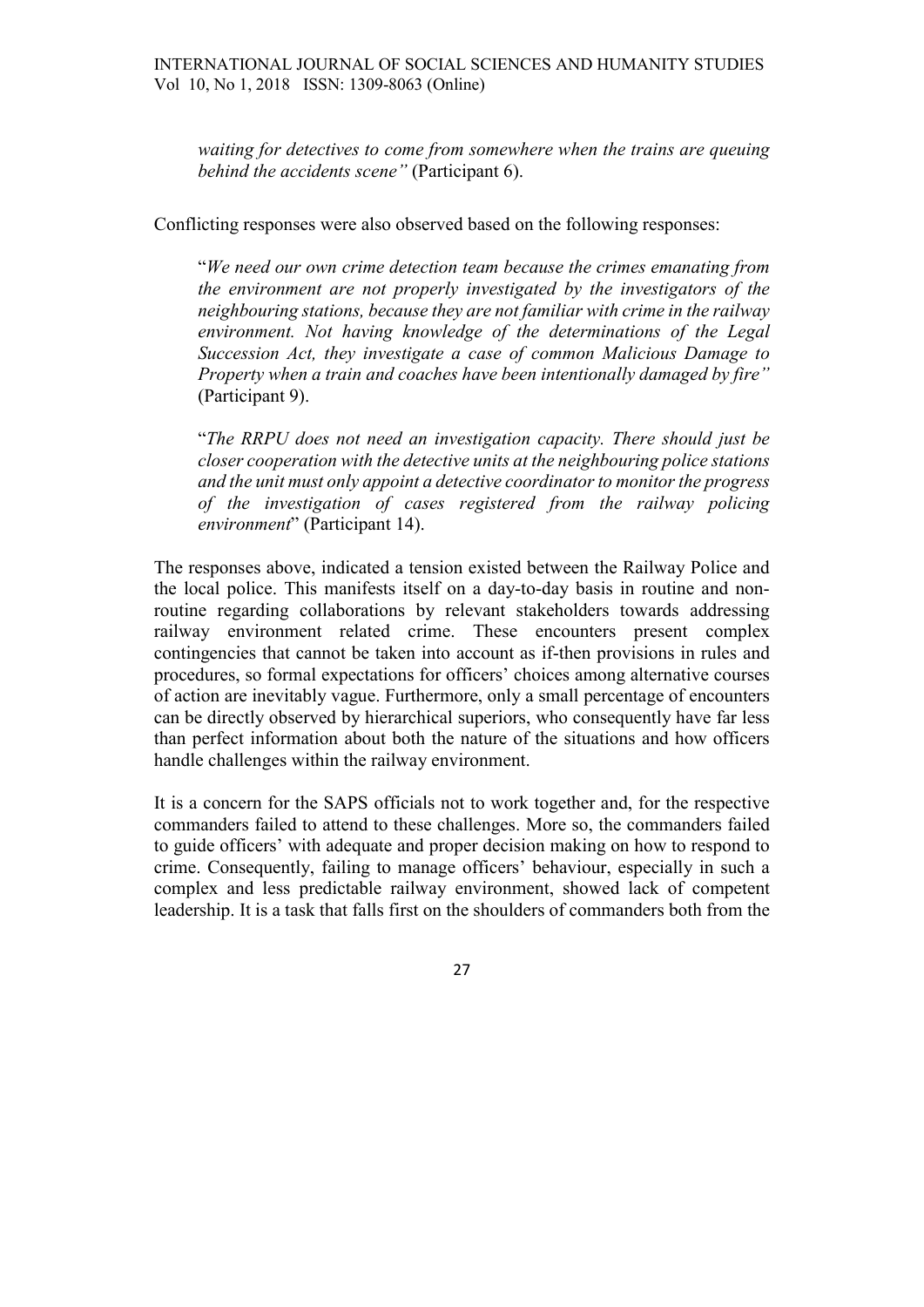local police as well as within the Railway Police, to support their subordinates with adequate resources and skills in order to fulfil their constitutional mandate.

#### 6. MANAGEMENT IMPLICATIONS AND A WAY FORWARD

From the responses provided above, it is clear that a fundamental change in the way the Railway Police functions needed a paradigm shift in order to equip the whole police workforce with leadership skills and knowledge. Only by being highly adaptable, extraordinarily effective and operating from the basis of a knowledge of what works and what does not within the railway environment, can the Railway Police change its tarnished reputation towards delivering on its mandate to protect the safety and liberty of all commuters in the railway environment. A failure to adapt and prepare for the future means there is a serious risk that the police service will falter under twin pressures of financial constraint and declining legitimacy. Based on the emerging themes, the participants highlighted the reluctance to share resources by the local police, especially if the crime has been committed within the railway environment. This indicated that the structure, status and culture of policing, and many efforts have not been made to identify ways to support all those working in the police to fulfil their duties. The lack of collaboration between the local police and the Railway Police, at best, yielded partial success. This could due to failures of intent, diligence or commitment by all relevant role-players. The findings indicated that cultural and structural reform is one of the most difficult things to achieve in any single organisation such as the SAPS. This calls for the development of an ethical, professional servant-leadership in the SAPS. Not doing so will result in a failure to unlock the full potential of those working in policing that will, in turn, inhibit the police service's ability to meet the challenges of the future or provide the best service possible to the public.

#### 7. CONCLUSION

The findings highlighted RRPU (Rapid Rail Police Unit) functions like other SAPS units that require adequate resources to function efficiently. Though the RRPU could not be considered as a specialised unit, the findings indicated that specialist knowledge and experience of the railway environment is essential in order to respond speedily to the railway incidents. Feelings of public safety are associated with increased public confidence in the police (HMIC, 2012) and so a key priority for Railway Police is to ensure that 'fear of crime' is low and all the victims of crime are attended by the SAPS. It was also highlighted in the findings that there was a lack of close relationships with relevant stakeholders such as the local police,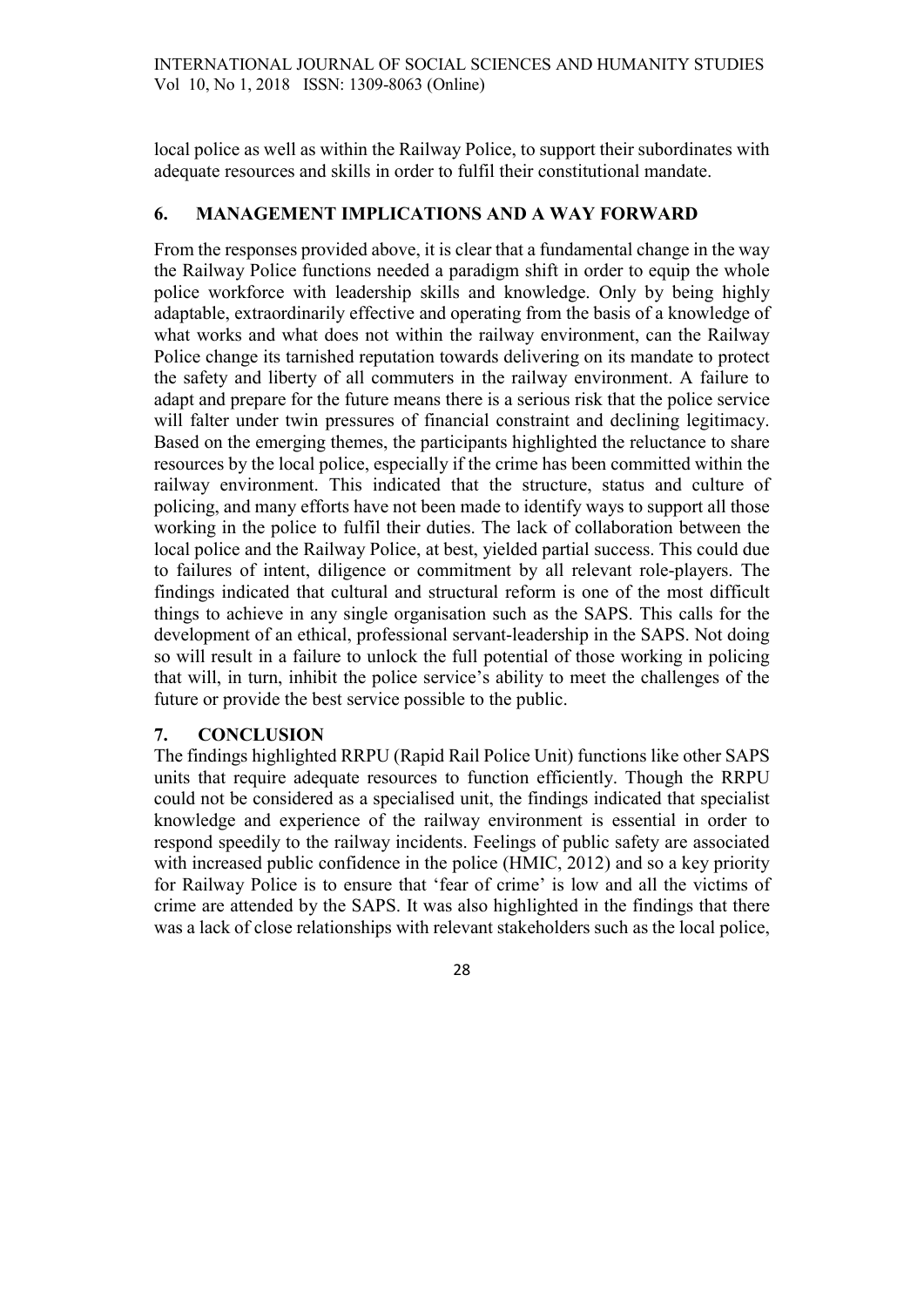which puts the Railway Police in a disadvantage position to meet passengers' needs and keep people safe. The lack of cooperation between the SAPS officials is a significant concern for this paper, as the reason for the re-establishment of the RRPU was, among others, to address railway crime, improve police response and increase police visibility/patrolling in identified hot spots; increase police actions to address crime within the railway environment. It is also the mandate of the Railway Police to ensure public safety within the railway environment as well as to implement security measures in order to minimise disruption and anticipate potential victimisation of commuters. As part of the priorities for the specialised intervention sub-programme such as railway safety, the SAPS officials are expected to provide a rapid response capability for intervening whenever commuters are confronted with dangerous situations.

Specialised services such as investigation of crime as well as crime intelligence, are therefore, essential where normal railway policing requires additional specialist skills and support. This will ensure that incidents of criminality and victimisation of commuters are minimised, thereby increasing confidence on the capability of the Railway Police to reduce incidents of crime as well improve the protection of valuable or dangerous cargo. As such, one of the key aims of the RRPU is to provide a safe and secure railway, free from disruption and fear of crime. One way to reassure the public that it is safer to use this mode of public transport, is to make security measures more visible; provide with efficient and effective investigation of crime as well as intelligence in order to have the dual effect of both reassuring the public whilst deterring crime. The implications for the SAPS are that there is a need for the RRPU to set long-term targets for itself around reducing both crime and disruption, while increasing passenger confidence. This could be done once there is an increase in collaborations between the local police, RRPU and other relevant stakeholders. Though it was not the focus of this paper to address the issue of public-private partnership (PPP), based on the responses above, it is clear that lack of resources at the railway environment affected the performance of the Railway Police. Therefore, PPP is another possible option to be considered by the SAPS to minimise the challenges confronting the Railway Police.

The environment and crime mix the police deal with within the railway environment, is unique and the key to policing the rail network effectively, is in understanding environment served by all relevant stakeholders. It is essential for the local police commanders to bring together other government departments and stakeholders to address the railway environment challenges collectively, and to take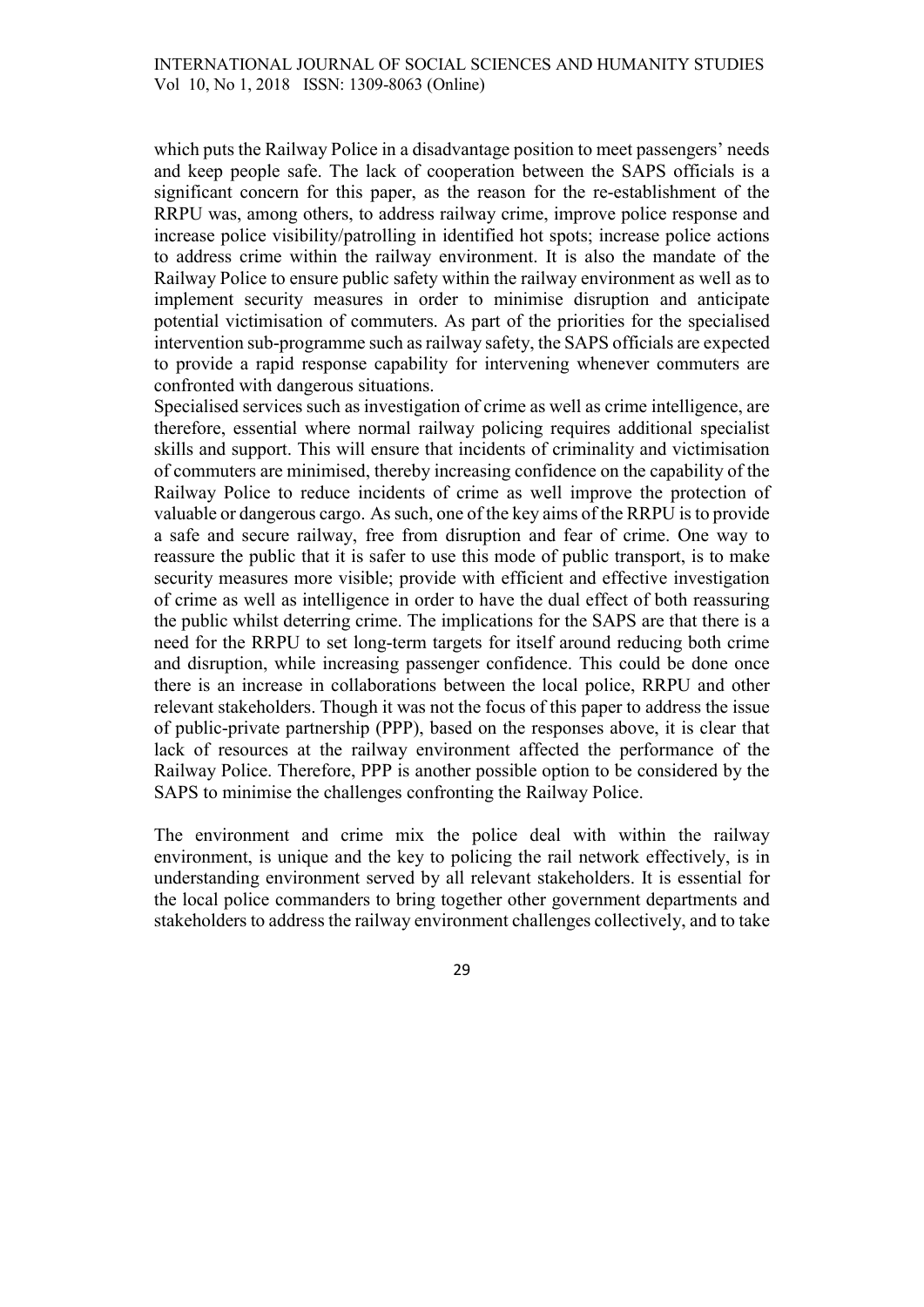the comprehensive strategic partnership beyond the routine interactions and to unite against policing railway environment. Involving these stakeholders would go a long way ensuring that greater trust in the criminal justice system is restored. The shortage of resources within the Railway Police, has a negative impact on the response time to complaints and crime prevention initiatives. The responses highlighted from the emerged themes, exposed the relationship between policing performance and resourcing as well as lack of leadership. Of concern is that RRPU was re-established with the aim of increasing police visibility within the railway environment, with the objective of discouraging crime. However, with the current state of affairs, it can be deduced that crime prevention as well as crime detection by the Railway Police, will remain an objective difficult to attain because enabling factors are not in place.

# BIBLIOGRAPHY

Acuña-Rivera, M. Uzzell, D. & Brown, J. (2011), "Perceptions of disorder, risk and safety: The method and framing effects", Journal of Environmental Psychology, No. 2, pp.167–177.

Acuña-Rivera, M. Uzzell, D. & Brown, J. (2014), "The mediating role of risk perception in neighbourhood disorder and perceptions of safety about victimization", Elsevier Journal of Environmental Psychology, No. 40, pp. 64-75. Babbie, E. & Mouton, J. (2008), The practice of social research. Cape Town:

Oxford University Press.

Barbour, R. S. (2007), Introducing qualitative research: A student's guide to the craft of doing qualitative research. London: Sage Publications Ltd.

Bell, J. (2005), Doing your research project: a guide for first-time researchers in education, health and social science. London: Open University Press.

Bezuidenhout, M.L. (2009), Re-establishing a Railway Police Service in South Africa. Unpublished M-Tech Policing Mini-Dissertation. Pretoria: Tshwane University of Technology.

Blaxter, L., Hughes, C., & Tight, M. (2006), How to research. London: Open University Press.

Bowen, G.A. (2008), "Naturalistic inquiry and the saturation concept: A research note", Qualitative Research, Vol. 8, No. 1, pp.137-152.

Cohen, L., Manion, L., & Morrison, K. (2007), Research methods in education. 6th ed. London, UK: Routledge.

Cohen, L., Manion, L., & Morrison, K. (2011), Research methods in education. 7th ed. Abingdon, Oxon, NY: Routledge.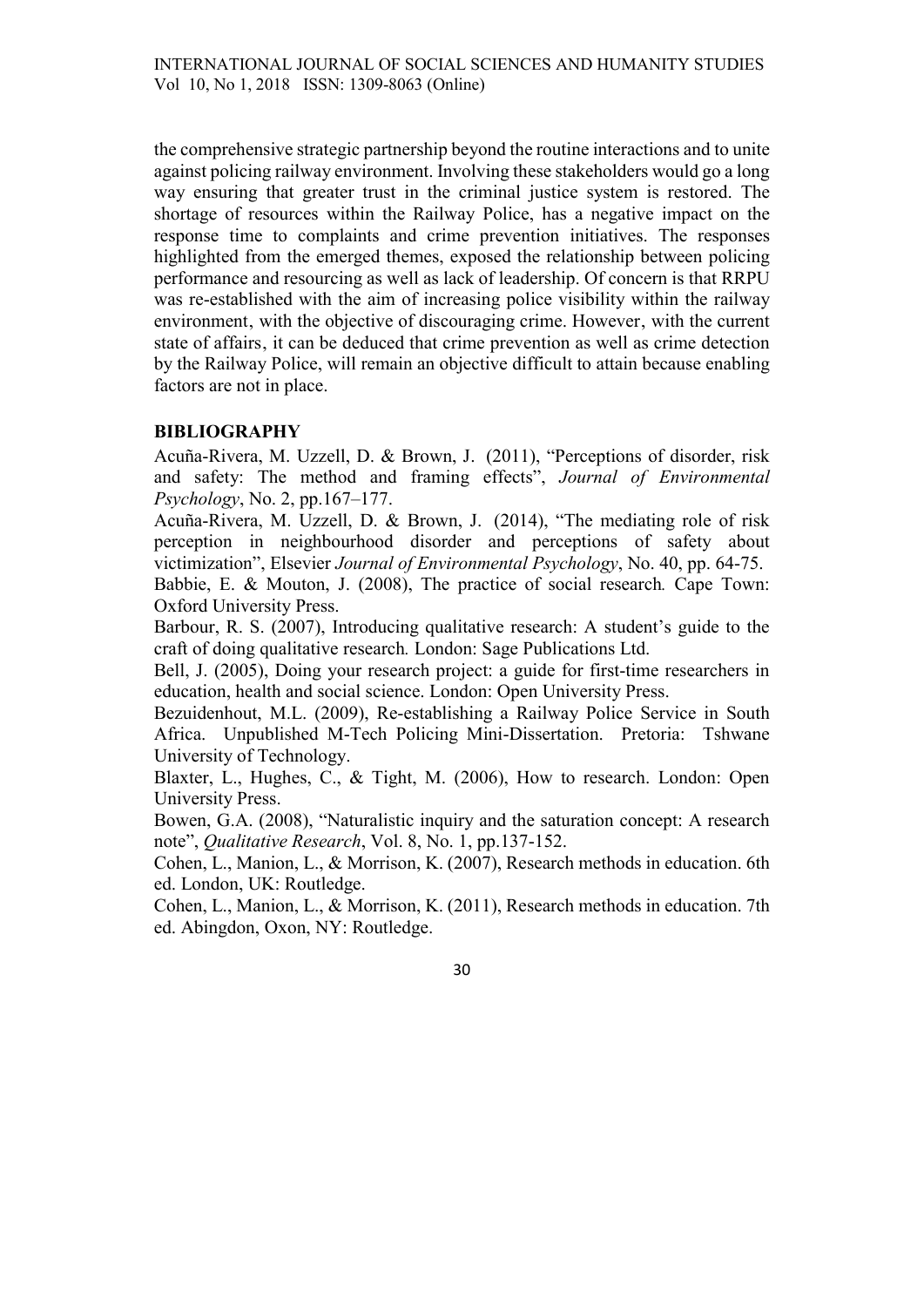Cozens, P. M., Neale, R.H., Whitaker, J., Hillier, D. & Graham, M. (2003), A Critical Review of Street Lighting, Crime and the Fear of Crime in the British City. Cozens, P. M., Neale, R.H., Whitaker, J. & Hillier, D. (2003), "Managing Crime and the Fear of Crime at Railway Stations. A Case Study in South Wales (UK). International Journal of Transport Management", Vol. 1, No. 3, pp.121-132.

Cozens, P. & van der Linde, T. (2015), "Perceptions of Crime Prevention Through Environmental Design (CPTED) at Australian Railway Stations", Journal of Public Transportation, Vol. 18, No. 4, pp.73-92.

Denscombe, M. (2007), The good research guide: for small-scale social research projects. London: Open University Press.

DiCicco-Bloom, B. & Crabtree, B. F. (2006), "The qualitative research interview", Medical Education, No. 40, pp.314-321.

Flick, U. (2014), An Introduction to Qualitative Research, 5th ed. London: Sage. Flick, U. (2007), Managing Quality in Qualitative Research. London: Sage.

Gontsana, M. (2013), *Metrorail or Metrofail?*, https://www.groundup.org.za/article/metrorail-or-metrofail 748/, [Accessed 20.10.2017].

Guest, G., Bunce, A. & Johnson, L. (2006), "How many interviews are enough? An experiment with data saturation and variability", Field Methods, Vol. 18, No. 1, pp.59-82.

Gxuluwe, L. (2016), Call on SAPS to bring back Railway Police. Cape Argus, 01 August, p.2.

HMIC. (2012), Narrowing the Gap- Police Visibility and Public Reassurance - Managing Public Expectation and Demand. London, UK: The Stationary Office.

Holliday, A. (2007), Doing and writing qualitative research. London: Sage Publications Ltd.

Homan, R. (1991), The ethics of social research. London: Longman.

Maluleke, M.G. (2010), Evaluation of the re-introduced South African Police Service Railway Police Unit in the City of Tshwane Metropolitan Municipality. Unpublished Master's degree. North West: University of North West.

Miles, M.B., Huberman, A.M. & Saldaña, J. (2014), Qualitative data analysis. A methods sourcebook. 3rd ed. Thousand Oaks, CA: Sage.

Morse, J.M. (2000), "Determining sample size", Qualitative Health Research, Vol. 10, No. 1, pp.3-5.

Morse, J. M., & Richards, L. (2002), Read me first for a user's guide to qualitative methods. London: Sage Publications, Inc.